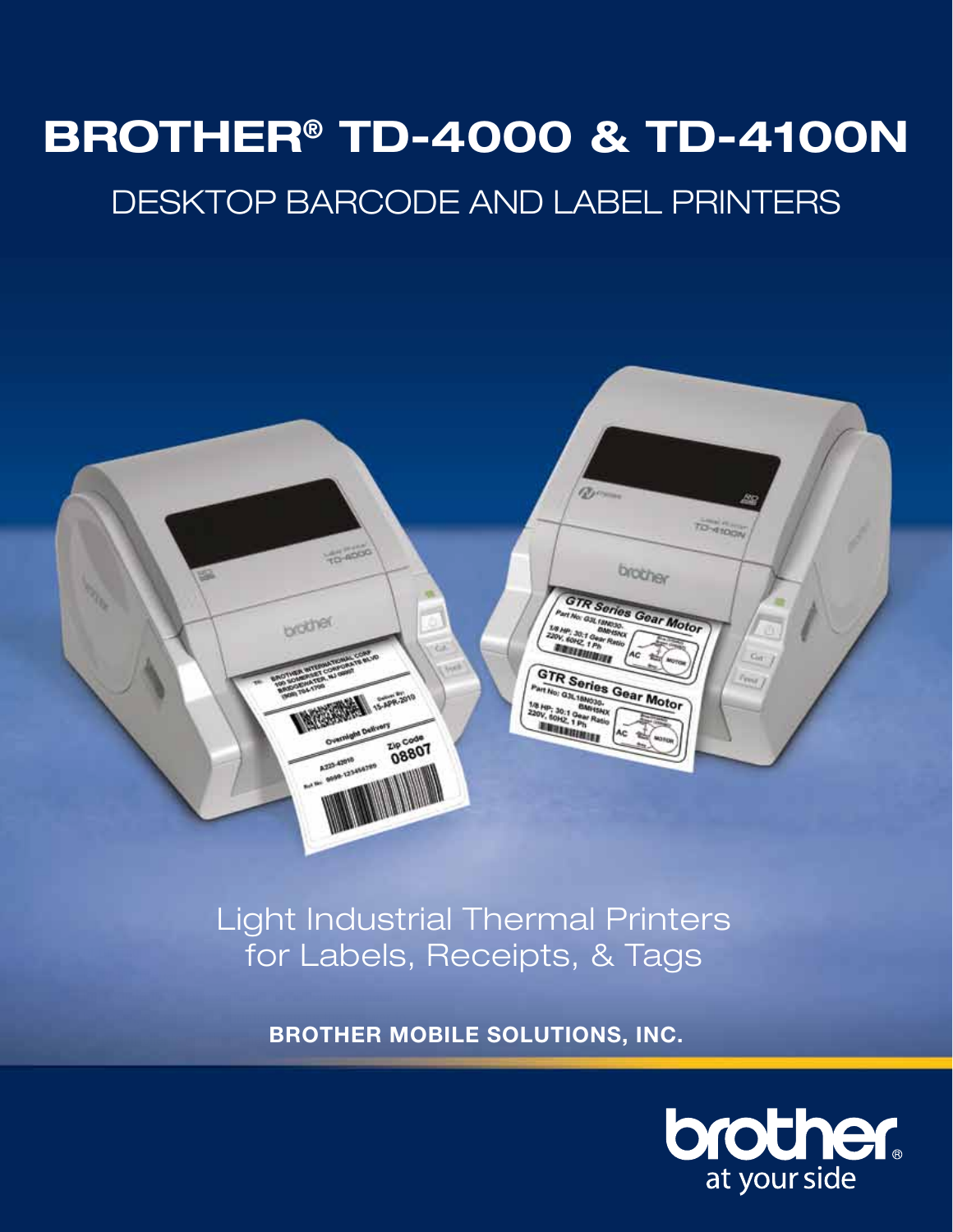







*Manufacturing Warehouse Retail*

#### Desktop Barcode and Label Printers

The Brother TD-4000 and TD-4100N desktop barcode and label printers represent a great value at an affordable price. They feature a four-inch wide print head, high resolution printing, fast throughput, and a built-in auto cutter, all of which make these printers an excellent choice for many vertical market applications. With 300 dpi resolution and a maximum print speed of 4.3 inches per second, the Brother TD-4000 and TD-4100N desktop barcode and label printers are optimized for Windows® printing, and combine fast, professional output with the ease of use and low maintenance requirements of direct thermal printing. Direct thermal printing means no ink, toner, or ribbons to replace.

The powerful Brother P-touch® Editor label design software is included with each printer to help you design and print customized, on-demand labels for just about any application. You can create labels, receipts, and tags with text, graphics, and over 14 industry-standard linear and 2D bar codes. In addition, you can use P-touch Editor to connect to and print from a variety of data files, includes text and CSV files, Excel® spreadsheets, and Microsoft<sup>®</sup> Access<sup>®</sup> and SQL Server<sup>®</sup> databases.

#### Two TD models:

- TD-4000, with USB and Serial interfaces
- TD-4100N, with USB, Serial, and Ethernet interfaces

Both printers measure 6.8" (W) x 9.0" (D) x 6.2" (H), and are perfect for desktops and counters where space is at a premium.

#### **A Wide Range of Connectivity**

Both printers include USB and serial interfaces, while the TD-4100N also includes a built-in Ethernet interface. This gives end users and system integrators the flexibility to print from several different platforms and using different data formats:

- USB, serial, and Ethernet interfaces for optimized Windows printing.
- Ethernet, USB and serial interfaces for printing from non-Windows applications using ESC/P emulation or direct ASCII data.
- Serial interface, to connect directly to medical instruments, test equipment, handheld terminals, postage scales, and other stand-alone devices.

#### **Benefits of Network Printing**

The TD-4100N, with its built-in Ethernet interface, allows multiple users to connect to and use one shared printer. This not only saves space, but allows users to print labels, receipts, or tags from different locations. Using a single shared printer also means that companies incur a lower initial purchase cost to serve multiple users. The included network management tools make it easy to set up, configure, and manage Brother TD desktop barcode printers.

### **Applications:**

#### Manufacturing:

- Work-in-process
- Finished goods inventory
- Prototype packaging
- Short-run production
- Quality control

#### Warehouse:

- Shelves and bins
- Shop floor control
- Pallet and case identification
- Aisles and racks
- Product identification

#### Retail:

- Returned goods
- Item and shelf
- Retail pharmacy
- Nutrition and Ingredients labels
- Markdowns

#### Post and Parcel:

- Shipping and Receiving
- Instructions and Warnings
- Returned goods
- Tracking and Routing
- Compliance labeling

#### Healthcare:

- In-house pharmacy
- Patient identification
- Laboratory specimens
- Pathology/Histology slides
- Asset and inventory management

#### An Easy Integration Solution for Software Developers

Brother provides an easy-to-use software development kit for integrating the TD-4000 and TD-4100N desktop barcode and label printers into most Windows applications. Using the Brother API, applications can pass text, numbers, graphics, and bar code data to document templates, and print labels, receipts, and tags directly to the printers. This simplifies printer integration and frees application developers from having to use the Windows API.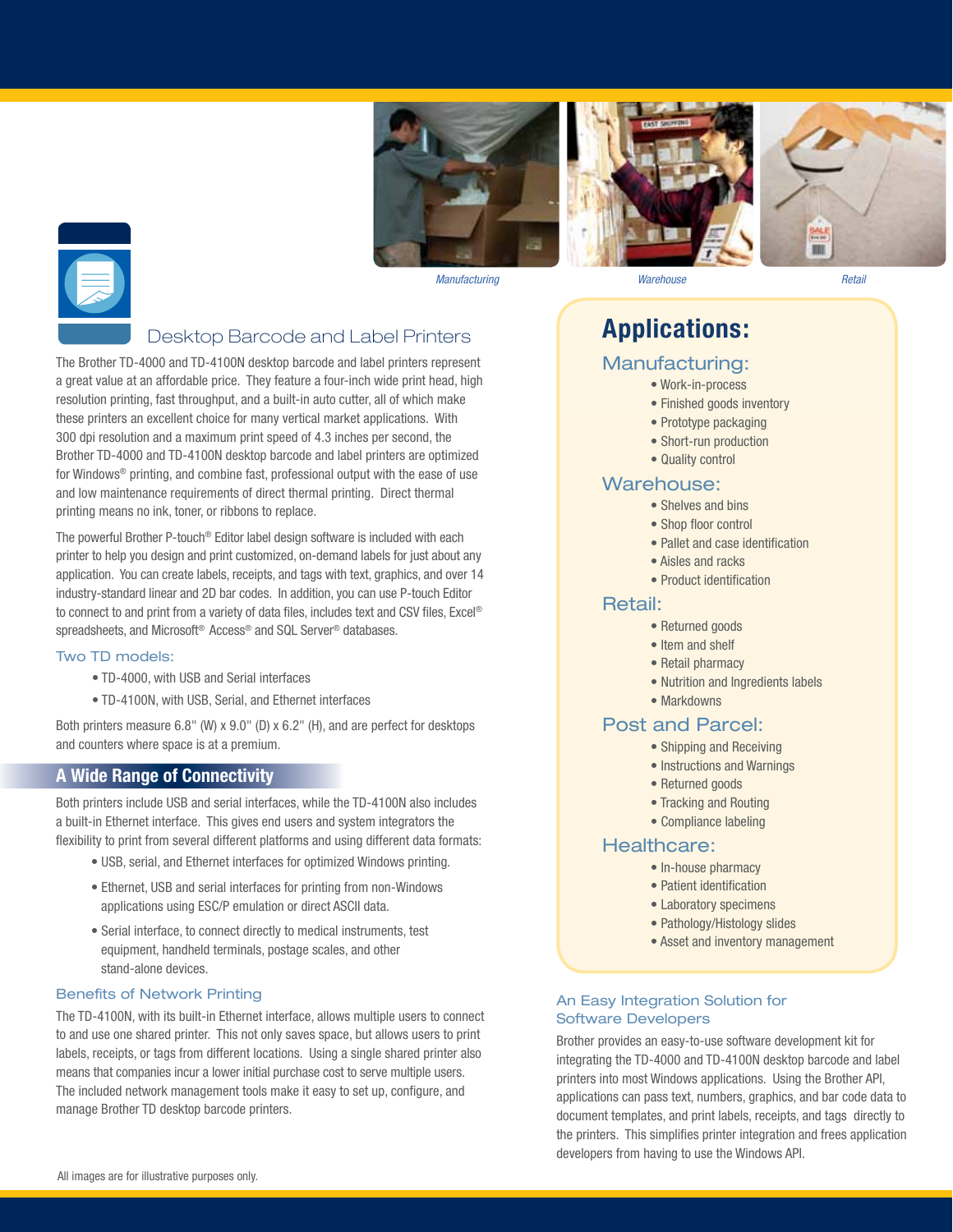







*Post and Parcel Healthcare Transportation*

#### **Key Product Features**

- High-quality, 300 dpi resolution is great for printing fine text, graphics, barcodes, and logos.
- Built-in auto cutter allows labels and receipts of various lengths to be printed from continuous label or paper rolls.
- TD-4000 and TD-4100N desktop barcode and label printers measure 6.8" (W) x 9.0" (D) x 6.2" (H), and are perfect for desktops and counters where space is at a premium.
- USB and serial interfaces are standard on both printers for optimized Windows printing. Compatible with Windows 7 \*\*
- Built-in Ethernet port on the TD-4100N allows multiple users to share one printer.
- Five resident fonts and 14 linear and two-dimensional barcode symbologies.
- Print from non-Windows applications via the USB, serial and Ethernet interfaces using ESC/P emulation or ASCII data.
- Print from stand-alone devices and handheld terminals and scanners via the serial port.

#### **Software Included**

- P-touch Editor is a powerful software application for designing and printing customized, on-demand labels, receipts and tags. It can also be used to connect to and print from text and .csv files, Excel spreadsheets, and Microsoft Access and SQL Server databases.
- BRAdmin Light network management software is included with the TD-4100N to make it easier to set up and manage Brother desktop barcode printers.

#### **A Variety of Media Options**

(Separate purchased required)

The Brother TD-4000 and TD-4100N desktop barcode and label printers use reliable, direct thermal technology. To give users the greatest flexibility in designing their solutions, the printers can accept a wide variety of thermal media. These printers use Genuine Brother or most medium/high sensitivity direct thermal label, receipt, and tag media. The quality of thermal paper, however, can vary greatly and significantly impact the results of your printing solution. For best results, Brother recommends using Genuine Brother RD Roll media to maximize the performance of the TD-4000 and TD-4100N desktop barcode printers and the quality of the output. The Genuine Brother RD Roll media, available in standard and custom\* sizes, has several advantages:

- Genuine Brother RD Roll die-cut and continuous media gives the highest quality output for your labels, receipts and tags.
- Genuine Brother RD Roll media is designed to maximize the life and performance of the TD-4000 and TD-4100N.
- The Genuine Brother RD Roll media has been tested and approved to provide the best results in terms of media reliability, performance, contrast, and longevity.
- Brother can develop custom media in different sizes and shapes, alternate label and tag stock, preprinted designs, and high-quality, non-adhesive receipt paper.

Contact your Brother Mobile Solutions representative for quotes and delivery information on standard and custom media, including sizes and shapes, colors, pre-printed designs, and various media stock.

\* Custom media is available upon special order.

\*\* Printer drivers for Windows 7 can be downloaded from the Brother Solutions Center at http://solutions.brother.com

#### TD Desktop Barcode and Label Printers





**TD-4000** (USB, Serial)